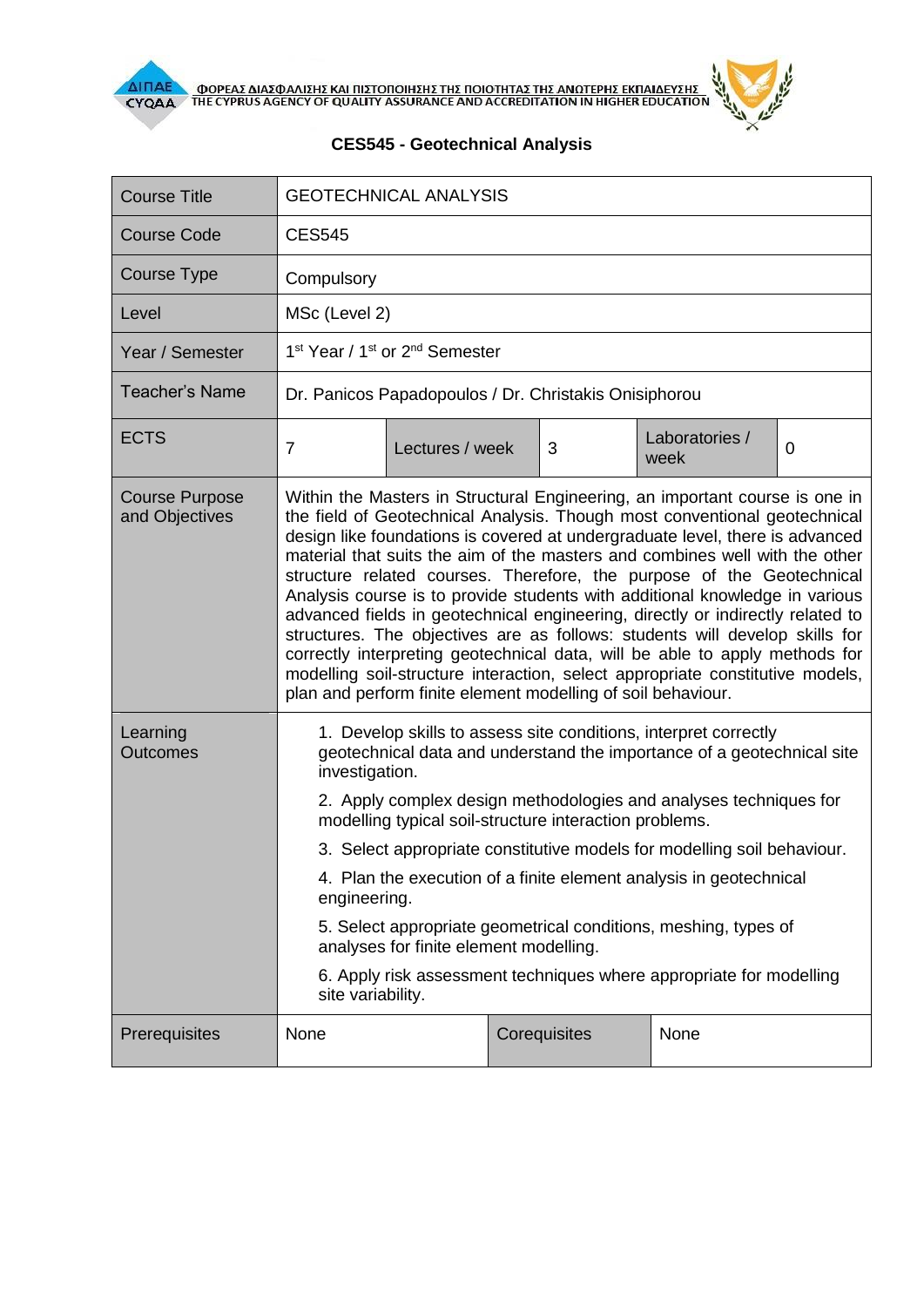

| <b>Course Content</b>   | Site investigation: importance and main stages of a site geotechnical<br>investigation. Types of in-situ and laboratory tests. Interpretation of<br>results and site characterization. Assessment of soil parameter values<br>and site variability. Design considerations for problematic soils and<br>expansive soils<br>Design methodologies: Eurocode 7 in geotechnical practice.<br>Overview of conventional design methodologies. Design for uplift and<br>hydraulic heave. Excavations. Examples. Settlement considerations<br>and calculations for various applications.<br>Techniques for geotechnical analysis: methods of analysing<br>geotechnical structures, e.g. raft foundations, piled rafts, pile groups,<br>basement/retaining walls.<br><b>Constitutive modelling:</b> modelling of soil behaviour using complex<br>٠<br>constitutive modelling. Yield and failure surfaces. Elastic, Simple<br>Elastoplastic models. Critical state, nonlinear stiffness and double<br>hardening models. Typical applications for geotechnical problems.<br>Finite element modelling and analysis: planning of finite element<br>analysis, geometric considerations (plane strain, axisymmetric, 3d,<br>boundary conditions), finite element meshing, stages of analyses<br>(direct, gravity), construction stages, types of analyses (drained,<br>undrained, consolidation).<br>Risk analysis in geotechnical engineering: probabilistic analysis,<br>$\bullet$<br>risk and reliability analysis. Probability of failure and reliability index.<br>Stochastic modelling. |  |  |  |  |
|-------------------------|-------------------------------------------------------------------------------------------------------------------------------------------------------------------------------------------------------------------------------------------------------------------------------------------------------------------------------------------------------------------------------------------------------------------------------------------------------------------------------------------------------------------------------------------------------------------------------------------------------------------------------------------------------------------------------------------------------------------------------------------------------------------------------------------------------------------------------------------------------------------------------------------------------------------------------------------------------------------------------------------------------------------------------------------------------------------------------------------------------------------------------------------------------------------------------------------------------------------------------------------------------------------------------------------------------------------------------------------------------------------------------------------------------------------------------------------------------------------------------------------------------------------------------------------------------------------------------|--|--|--|--|
| Teaching<br>Methodology | The course will be presented through formal lectures in class and practical<br>design examples. The lectures will present to the student the course content<br>and allow time for questions and discussion. Part of the material will be<br>presented using visual aids such as PowerPoint slides. Other parts of the<br>course will involve solved examples on the board. Notes shall be taken by the<br>students in class during lectures. In addition, all of the course material will be<br>made available through the course e-learning platform. Finally, the instructor<br>will be available to students during office hours or by appointment in order to<br>provide any necessary tutoring.                                                                                                                                                                                                                                                                                                                                                                                                                                                                                                                                                                                                                                                                                                                                                                                                                                                                          |  |  |  |  |
| <b>Bibliography</b>     | Frank, R., Bauduin, C., Driscoll, R., Kavvadas, M., Krebs Ovesen, N.,<br>Orr, T.L.L. & Schuppener, B. 2004. Designer's Guide to EN 1997-1<br>Eurocode 7: Geotechnical Design-General Rules. Thomas Telford,<br>2004.<br>Bowles, J., Foundation Analysis and Design, McGraw-Hill, 2001.<br>Lees, A. Geotechnical Finite Element Analysis: A practical guide, ICE,<br>2016.<br>Potts, D.M. and Zdravkovic, L., Finite Element Analysis in<br>Geotechnical Engineering", Vol. 1 & 2, Thomas Telford, 2001.<br>Hicks, M.A. (ed.) 2007. Risk and variability in geotechnical<br>engineering. Thomas Telford, London.<br>Fenton, G. A. & Griffiths, D.V. 2008. Risk Assessment in Geotechnical<br>Engineering. Wiley, New Jersey.                                                                                                                                                                                                                                                                                                                                                                                                                                                                                                                                                                                                                                                                                                                                                                                                                                                   |  |  |  |  |
| Assessment              | The course is assessed through mid-term examinations, assignments and a<br>final examination. The criteria for assessment can be found on the individual                                                                                                                                                                                                                                                                                                                                                                                                                                                                                                                                                                                                                                                                                                                                                                                                                                                                                                                                                                                                                                                                                                                                                                                                                                                                                                                                                                                                                      |  |  |  |  |